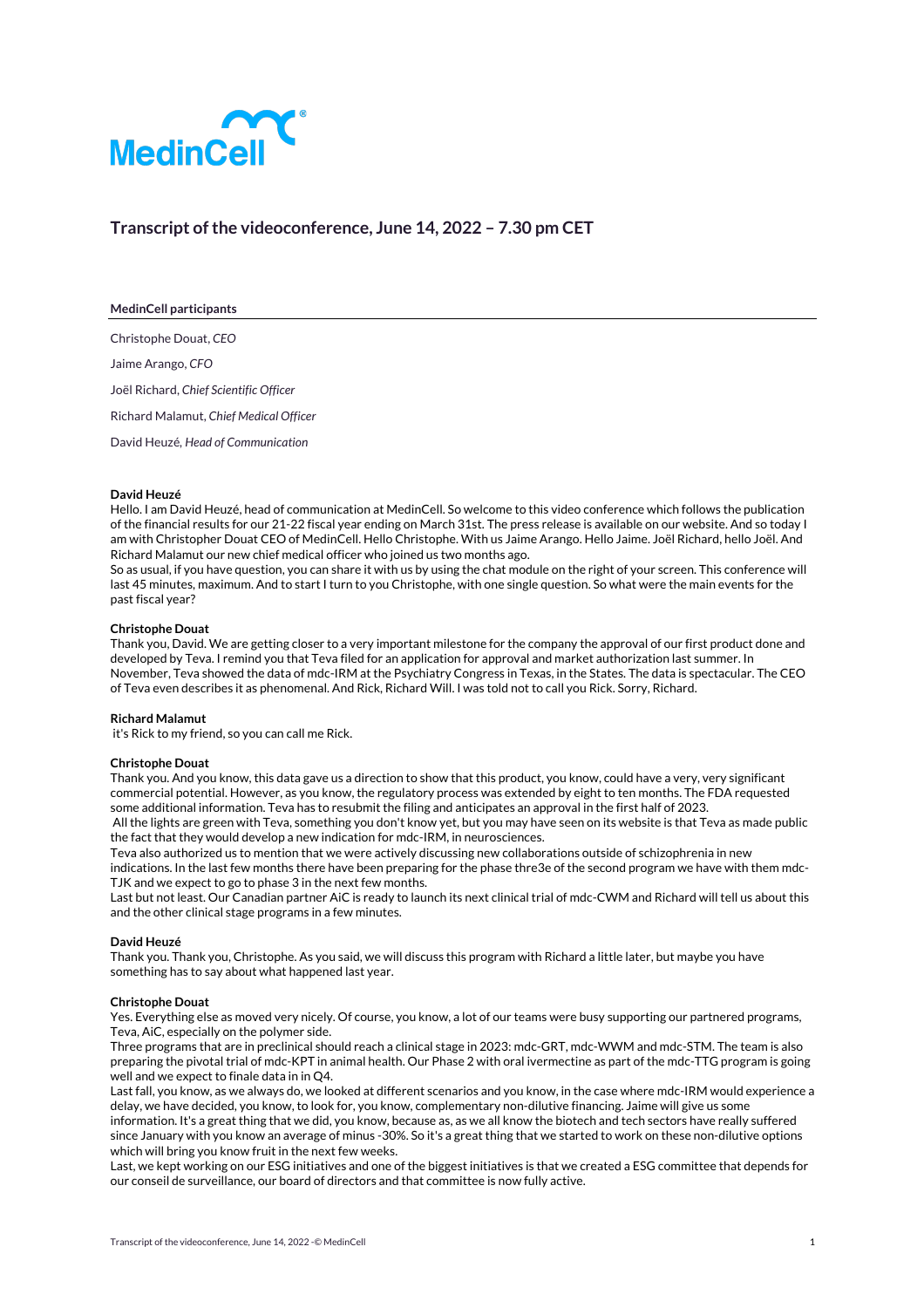## **David Heuzé**

Thank you. Thank you. Christophe. I take this opportunity to point out that there our 2022 ESG report will be available in French and English in July. I suggest now to move on to financial results with your Jaime. Details of the figures are available on the press release we issued today.

But Jaime, can you tell us more about the financial situation of MedinCell?

#### **Jaime Arango**

Absolutely. David. Hello, everyone. Well, let me start, like most companies, we had to adapt to the pandemic so that we could resume normally all our activities. This resulted, of course, in an increase in our expenses they reached €32.2 million versus 27.1 in the year before. Three quarters of those expenses correspond to research and development activities. They made possible for us to advance our programs in preclinical with ambitious objectives for the next year, as Christophe just mentioned. We also launched during the past year the clinical study to demonstrate the concept of our product mdc-TTG. As a reminder in our portfolio we have two programs that are supported by major foundations which are mdc-WWM in contraception with the Bill and Melinda Gates Foundation. They gave us a grant that can reach up to \$19 million. What is interesting about this program is that MedinCell keeps all commercial rights. The second program is mdc-STM for Malaria, financed by UNITAID for an envelope of maximum \$6.4 million. But this is exclusively a program for global health.

#### **David Heuzé**

Thank you, Jaime. So we get some of our revenues from this program supported by the Gates Foundation and UNITAID.

## **Jaime Arango**

Right. Our income from our ordinary activities reached €8.3 million during the year versus 11.8 last year. Half of those revenues come from our collaborations and the service that we render to the Gates Foundation and Unitaid. The other half corresponds to the research tax credit that we can benefit in France, that reached €4.2 million. For the past financial year we did not receive any development milestone from a partner Teva.

However, let me remind you that at the closing of the 31st of March 2021 we had receive a milestone payment of \$5 million for the positive results of the Phase 3 of mdc-IRM. As a reminder, we had anticipated a payment of milestone for the program, the second program with Teva mdc-TJK going into phase 3 that we were expecting in the beginning of the year.

Now we're expecting that in the second half of this year.

Our operating cash burn was of €21.4 million at the end of March 2022. This is slightly higher than what we were expecting, and this is normal giving the facing that the new facing that we have with mdc-TJK. I take also this opportunity to specify that for the current financial year we anticipate a significant drop in our cash burn while maintaining strong momentum in our activities. In the next 28 (editor's note: 18 months) months we're expecting to reach several value creating milestones for the products that are today in our portfolio.

## **David Heuzé**

Thank you. Thank you, Jaime. Let's talk now about our cash position. Can you tell us what, what it was at the end of the last fiscal year?

#### **Jaime Arango**

Right. So on March 31st, 2022, we had €27.2 million composed of 24.6 in cash and cash equivalent and 2.6 in non-risky financial assets. As of today, we have a very good financial visibility that takes us until September 2023. But the efforts that we have put in the past three months, since last autumn are bearing fruit. We're working on two main levers.

The first one is to restructure the current debt that we have with the European Investment Bank or the EIB, as I will call it in the future. I remind you that in 2018 we obtained the loan of €20 million. Now on June 1st we reached a significant and an important first step in order to restructure this debt. What it means is that we did an amendment to the current loan and part of that amendment includes postponing by six months the payment of the first tranche to the EIB from June 2023 to December 2023 and also changing the variable remuneration that is due to the EIB.

This change in the variable remuneration will generate financial expenses during the current fiscal year. But what is important with this amendment is that this first step is essential and paves the way for further discussions with the EIB, and I hope I can tell you more about that sooner, very, very soon.

The second lever is to access additional non-dilutive financing, and we're very actively working on it.

So I believe that you have understood that a capital increase is not being considered today. I should also point out that in our hypotheses for the cash visibility, we are not including revenues that could be obtained from new collaborations with new partners or new programs that could be added to the pipeline with our existing partners.

### **David Heuzé**

Thank you, Jaime. So where does it bring us in terms of cash visibility.

### **Jaime Arango**

My objective is quite simple, David, and that means that with these two levers we are targeting to have a visibility until the end of 2024.

### **David Heuzé**

Thank you, Jaime. So the commercialization of our first product by Teva should be delayed by a few months following the CRL received by our partner. So what impact on the company finances?

### **Jaime Arango**

Right so first of all, we like to work on a scenario basis. We evaluate the different scenarios, but more important is that we act upon the different scenarios that reach upon us. So receiving the CRL was a considered scenario. However, of course not the preferred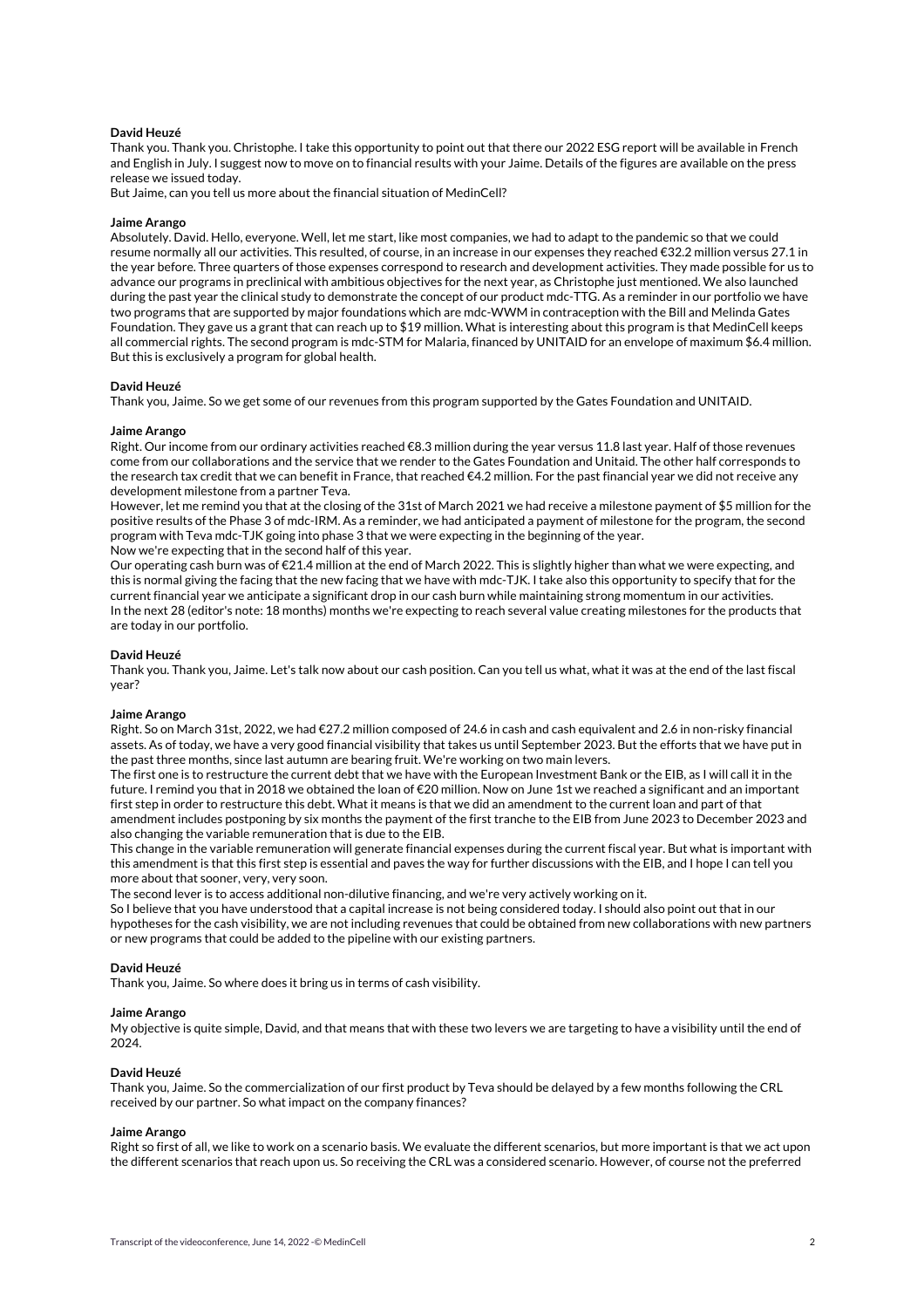one, but in any case, I was being we were being cautious or conservative about the numbers we're expecting mdc-IRM to be launched in the second half of this year.

So with the information that we have from a partner, we're expecting then the product to be approved in the first half of 2023. Which means a delay of those revenues of a few months. Now the commercial impact of this product remains very important. And let me remind you the terms of this collaboration with Teva. So each product can receive milestone payments in development and commercial milestones that can reach up to \$122 million.

Now we have three products with them, so that makes a total of maximum \$366 million. The next milestone that we are expecting from mdc-IRM is of \$4 million for the approval. And in addition to these milestones, we will be receiving royalties from the first product that is sold. So regular revenues, we're expecting that to start kicking in as of the first semester of 2023.

# **David Heuzé**

Thank you. Thank you, Jaime. So I suggest now we get a regulatory point of view with you Richard. Before that I just want to say that Richard, you, you are a former member of our medical advisory board and an observer of our supervisory board. And for two months now you have joined the company as chief medical officer. You are based in the United States where we conduct most of our regulatory and clinical activities and I just want to remind everybody that, you know, perfectly our programs with Teva, because you oversaw the early clinical strategy of mdc-IRM as you were senior V.P. of global clinical development for pain, psychiatry, oncology and new therapeutic entities, which means innovative product, at Teva. So, Richard, can you help us to understand clearly where we are with the ongoing regulatory review of mdc-IRM?

## **Richard Malamut**

Dure happy to do so, David. So just a quick reminder and to highlight some of the things Christophe mentioned about the longacting injectable Risperidone product. Teva filed the NDA in June of 2021 and made public the results of the Phase 3 efficacy study in November of 2021. And perhaps not surprising that statistical significance was reached on the primary endpoint of relapse rate. But was what was unexpected were some of the additional findings seen in the study that provide strong differentiation for the long-acting injectable risperidone product versus other long-acting injectable antipsychotics on the market. So the data was supposed to run for six months. That was the primary endpoint, but the study was to continue until a minimum number of relapses were recorded.

And as the number of relapses was less than anticipated, the study went longer in duration, but the benefit was more patients ended up being treated for the full two years that was available to them. And so this study for the first time demonstrated efficacy on relapses and other endpoints over a two-year period in a double blind placebo controlled fashion compared to a much shorter time for marketed products.

The other thing the study showed was a statistically significant difference on quality-of-life measurements. Very difficult to show in studies in all indications, but even more so in psychiatry and other CNS indications. Further the study showed that after the running of risperidone, oral risperidone to control all the patients entering the study, the patients who were randomized to placebo had the expected worsening of relapse.

But what was surprising was that the patients who received the long-acting injectable risperidone continue to improve on their scores and measures of schizophrenia. So as this product moves through the regulatory process and hopefully is approved, we see quite a bit of value for patients and for physicians who prescribe it. Now, what was not desirable was the complete response letter that Teva received in April of 2022.

And I think it's important to understand that a complete response letter is not the end, it's not the end of the program, it's part of the regulatory process in which the FDA identified issues that they had with the submission and the program and provides suggestions on how to address them. And so Teva has been working since they received the complete response letter to try to address the FDA concerns and are planning to meet with the FDA very soon to discuss their suggestions as to how to address the FDA concerns.

This will be followed by a resubmission of the NDA. When that happens, it's six months from the resubmission date until the FDA renders their decision hopefully in approval. I should also mention that through communication with Teva and our own understanding that there were no concerns with MedinCell product, the formulation, the polymers or the manufacturing sites. We also know that through Teva that there are no plans to repeat any clinical studies, which certainly would provide a longer delay than what Teva is providing publicly. So Teva is enthusiastic about the MedinCell formulation, and this is evidenced by the fact that they're moving to an FDA meeting to discuss another antipsychotic, olanzapine.

Again, in a long-acting injectable formulation, Teva has completed a Phase 1 study with a long-acting injectable formulation of olanzapine, which showed no safety concerns and acceptable pharmacokinetics. They will be meeting with the FDA sometime during the third quarter of this year to discuss their proposed protocol and discuss the development requirements to move that product towards an NDA submission.

And in a, you know, with risperidone, hopefully on the market a long-acting risperidone, the question might be why do we need another antipsychotic like olanzapine? And the answer is that while risperidone is the most prescribed antipsychotic for schizophrenia, olanzapine is often reserved for more severe symptoms and more severe cases of schizophrenia. So there will be quite complementary.

And then the third thing that Christophe has mentioned is the new indication for long-acting injectable risperidone. What we can disclose is that it will be in the neuroscience area. We're not able to disclose additional information about a specific indication but again, this displays Teva, confidence in the MedinCell formulation.

## **David Heuzé**

Thank you, Richard. What about the other program with our partner AiC who will reach the next clinical stage soon?

#### **Richard Malamut**

So AIC is a company based in Toronto, Canada, who in collaboration with us is working to develop a formulation of celecoxib to be injected intraarticularly in the setting of knee replacement surgery. And the value there is that we know that pain relief is important in the first days after surgery and that if pain relief can continue for a minimum of three days, there's an impact on the need for opioids beyond that.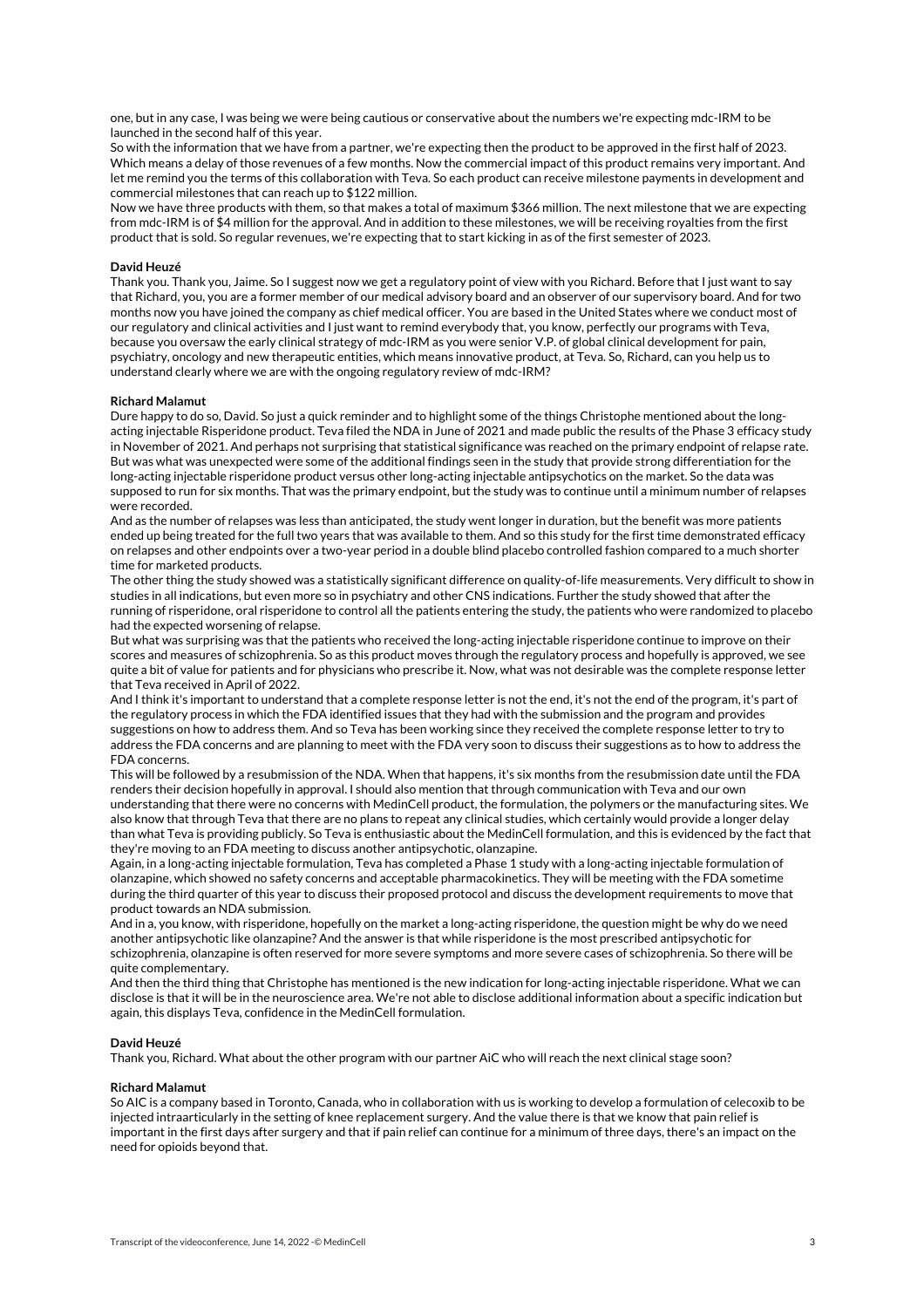And we all know the impact and the problems with opioids when taken for longer than the few days after surgery. So further, AIC has conducted a Phase 2 study in which they demonstrated that a long, that an intra articular formulation of celecoxib demonstrated separation from standard of care, not only at three days, but also at seven days and at two weeks. So a product that can demonstrate analgesic efficacy for more than a few days after surgery and as much as two weeks would be quite valuable to clinicians and lessen risk to patients. So study design for the next studies is quite critical to the success of any program. And AIC has had extensive discussions with the FDA and external experts in the field to discuss the design of the next protocol.

And so AIC is planning to initiate a 150-patient safety and efficacy study in the third quarter of 2022. Results from that study will dictate next steps and additional studies on the path to submission of an NDA and hopefully ultimate approval.

## **David Heuzé**

Thank you, Richard. So now I turn to you Joël. You're the chief scientific officer at MedinCell. We won't describe all activities of your team in the last past year, but maybe you can give us an update on the portfolio of programs at a regulatory stage, preclinical stage, but also at formulation stage.

#### **Joël Richard**

Sure. David, so actually our teams are working at the present time to develop and advance our portfolio of products. And, you know, our goal is to be able to launch the clinical activities of three human health programs in 2023 as well as for pivotal studies of our first animal health program. At the same time, I would like to remind you that actually for an animal health product, pivotal studies are the last development step before filing a new drug application.

So we are progressing very well on this program.

We have also launched during the past financial year, the Phase 2 study aimed at demonstrating the prophylactic efficacy of ivermectin against COVID19 and its variants. And in addition, a three month formulation of our product is now ready to go to regulatory development. And we will wait for final analysis of this clinical study probably in the fall to decide on the next steps of a program.

And then I would also like to mention that we have worked a lot on extending the capabilities of our technology to broaden the range of possibilities for new formulations and the work carried out by the research teams is really outstanding. And in the coming months, we should see the concrete applications of this research come into development, which is really fundamental for the future of a company.

#### **David Heuzé**

Thank you. Thank you Joël. So, gentlemen, you stay with us because we received a few questions. The first one is about the program with AiC. And it's for you Richard. So, the question is, is the next clinical trial part of a phase 3? If the results are good, what will be the goal of the additional trial?

And when can we expect this product to be on the market? Thanks a lot.

## **Richard Malamut**

Well, so a lot a lot to talk about there. So, again, the FDA has moved away from calling studies phase 2 or phase 3 and prefer instead to look at the statistical plan of the study, the number of patients in the study and so even a study that's called a phase 2 can contribute to a submission. And a study that's called a phase 3 may not. So, what's more important is what's in the study. And so, this is a larger study than the phase 2 study that was completed. It will include robust safety and efficacy endpoints. And then results from the study will really dictate what the next studies are, you know, whether they're an additional efficacy study into submission, whether additional work will need to be done. Development is a stepwise progress, and we use data and build on data from each successive study to determine next steps.

And so, to answer, you know, the final part of the question in trying to determine when this would be approved. Well, a lot depends on the study that will start very soon. And I think once we have results from that study, we will be able to be a little more certain about what the next steps would be and then give you a little more definite in the way of timelines.

#### **David Heuzé**

Thank you, Richard. Next question is for you Jaime, can you please outline your anticipated R&D spend this year? How much will be spent on clinical development versus other R&D spent?

## **Jaime Arango**

Right. We do not disclose all this detail about the clinical and the other R&D spend. However, what I can tell you is that we are anticipating our expenses to go up between 10 and 15% this year. As I mentioned earlier, however, our cash burn for this year will be lower than the 21 that we reached at the end of March 2022, as we're expecting also further revenues, high increase in revenues coming in this in this fiscal year. And the growth will be driven by the different activities in development mainly.

#### **David Heuzé**

Thank you, Jaime, next question for you. What does a non-dilutive financing options separated at the moment?

## **Jaime Arango**

Yeah, I'm terribly sorry, but I cannot disclose the different discussions that we are having today. Things are moving forward and yeah; we keep on moving very actively on that and we remain positive about - the outcomes. But I'm sorry, I cannot tell you more for confidentiality reasons. We will have to wait.

#### **David Heuzé**

OK, thank you, Richard. Next question for you, why has Teva delayed the start of the phase 3 for the second program, considering you had anticipated it early this year?

#### **Richard Malamut**

Well, some of that has to do with a little bit of a delay in the regulatory interactions and obtaining a meeting with the FDA. We